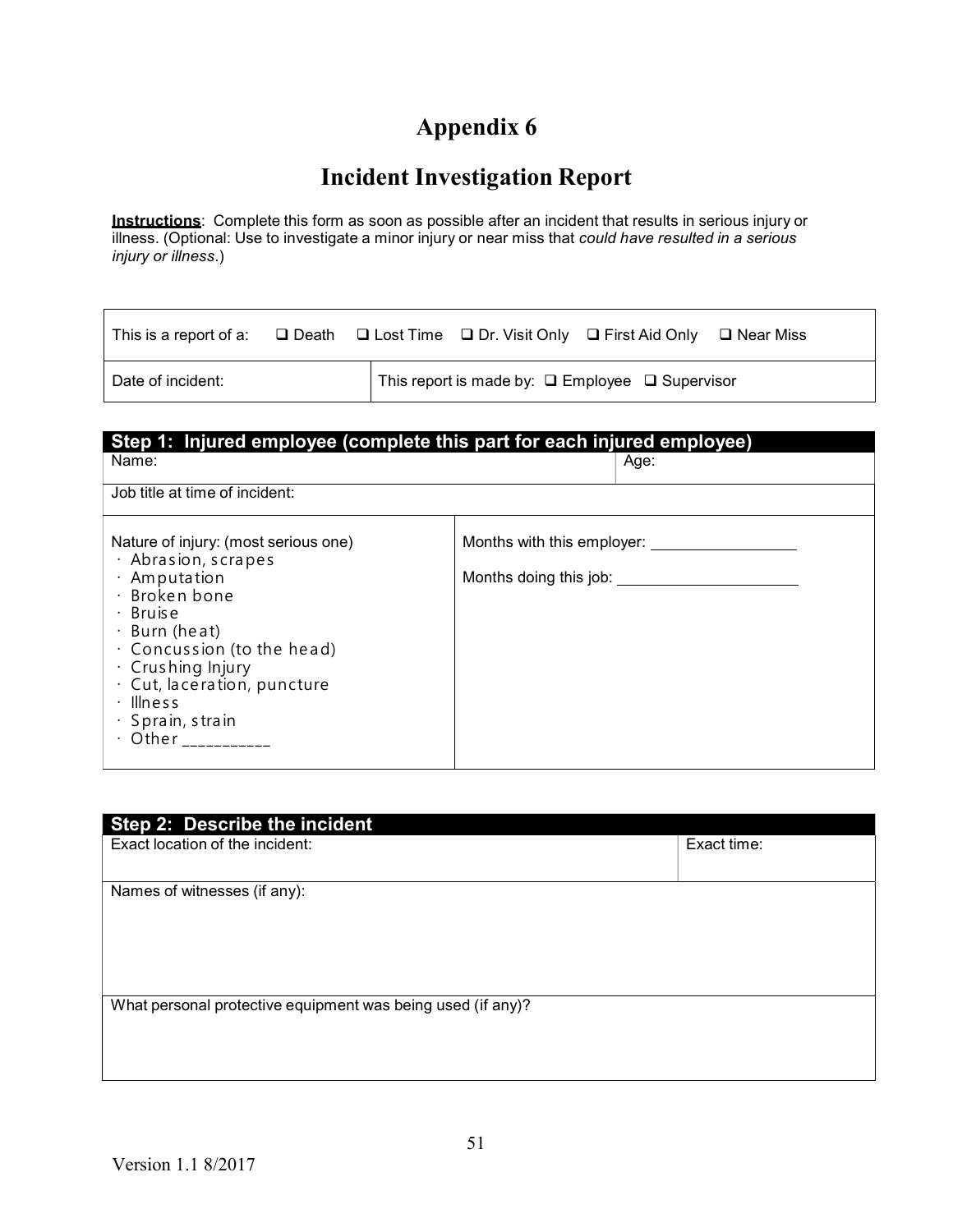|                                               | Describe, step-by-step the events that led up to the injury. Include names of any machines, parts, objects, |  |
|-----------------------------------------------|-------------------------------------------------------------------------------------------------------------|--|
| tools, materials and other important details. |                                                                                                             |  |

Description continued on attached sheets:  $\square$ 

| Step 3: Why did the incident happen?                                                                                                                                                                                                                                                                                                                              |                                                                                                                                                                                                                                                                                                                                                                                                                                                                                                                                                                                                     |  |
|-------------------------------------------------------------------------------------------------------------------------------------------------------------------------------------------------------------------------------------------------------------------------------------------------------------------------------------------------------------------|-----------------------------------------------------------------------------------------------------------------------------------------------------------------------------------------------------------------------------------------------------------------------------------------------------------------------------------------------------------------------------------------------------------------------------------------------------------------------------------------------------------------------------------------------------------------------------------------------------|--|
| Unsafe workplace conditions: (Check all that apply)<br>$\Box$ Inadequate guard<br>□ Unguarded hazard<br>$\Box$ Safety device is defective<br>$\Box$ Tool or equipment defective<br>$\Box$ Lack of needed personal protective equipment<br>$\Box$ Lack of appropriate equipment / tools<br>$\Box$ Unsafe rigging<br>$\square$ No training or insufficient training | Unsafe acts by people: (Check all that apply)<br>$\Box$ Operating without permission<br>□ Operating at unsafe speed<br>$\square$ Servicing equipment that has power to it.<br>$\Box$ Making a safety device inoperative<br>$\Box$ Using defective equipment<br>$\Box$ Using equipment in an unapproved way<br>$\Box$ Unsafe lifting by hand<br>$\Box$ Not "in the clear"<br>$\square$ Distraction, teasing, horseplay<br>$\Box$ Failure to wear personal protective equipment<br>$\Box$ Failure to use the available equipment / tools<br><b>Q</b> Other: <u>__________________________________</u> |  |
| Why did the unsafe conditions exist?                                                                                                                                                                                                                                                                                                                              |                                                                                                                                                                                                                                                                                                                                                                                                                                                                                                                                                                                                     |  |
| Why did the unsafe acts occur?                                                                                                                                                                                                                                                                                                                                    |                                                                                                                                                                                                                                                                                                                                                                                                                                                                                                                                                                                                     |  |
| $\Box$ Yes $\Box$ No<br>Were the unsafe acts or conditions reported prior to the incident?                                                                                                                                                                                                                                                                        |                                                                                                                                                                                                                                                                                                                                                                                                                                                                                                                                                                                                     |  |
| Have there been similar incidents or near misses prior to this one?<br>□ Yes □ No                                                                                                                                                                                                                                                                                 |                                                                                                                                                                                                                                                                                                                                                                                                                                                                                                                                                                                                     |  |